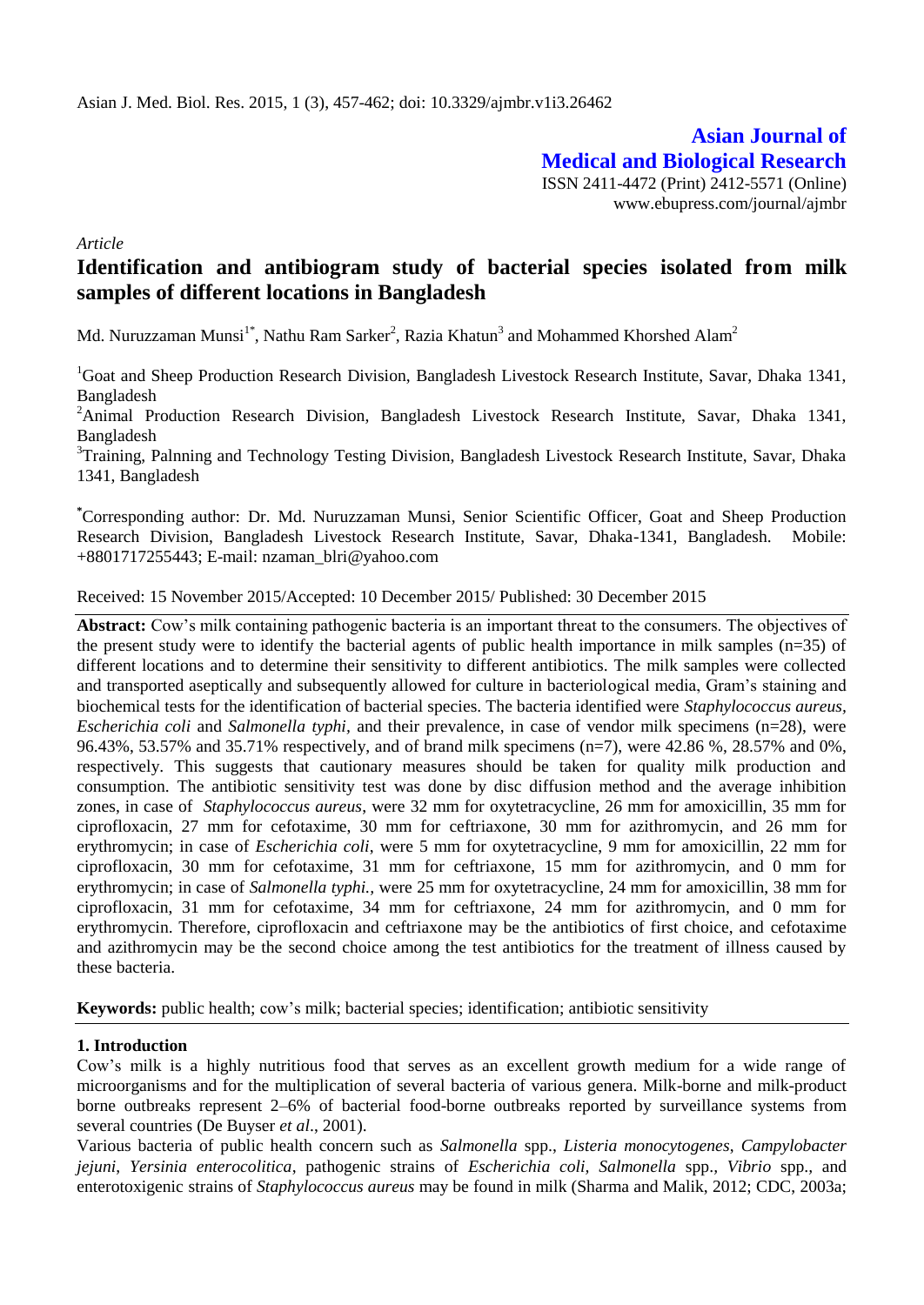CDC, 2002c; Murinda *et al*., 2002b; Murinda *et al*., 2002a; Ackers *et al*., 2000; Castro *et al*., 1986; Bunning *et al*., 1986).

General infections such as typhoid fever, diphtheria, scarlet fever, bacillary dysentery, anthrax and mastitisrelated enterotoxaemia are also often transmitted through milk, whilst the most severe zoonoses transmitted from animals to humans via milk are tuberculosis and brucellosis, campylobacteriosis, salmonellosis, hemorrhagic colitis, Brainerd diarrhoea, Q fever, listeriosis, yersiniosis, and toxoplasmosis (Plotter, 2002; Heuvelink *et al*., 1998; Ruegg, 1999).

Food spoilage is an enormous economic problem worldwide. Approximately one-fourth of the world's food supply is lost through microbial activity alone. Nowadays, public health concern associated with microbial food safety has arisen. Numerous epidemiological reports have implicated non-heat treated milk and raw-milk products as the major factors responsible for illnesses caused by food-borne pathogens. Therefore, the objectives of the present study were to identify the bacterial species of public health importance from milk samples (n=35) and to observe their sensitivity to different antibiotics.

## **2. Materials and Methods**

## **2.1. Laboratory and duration of the experiment**

This investigation was performed in the bacteriological laboratory of Bangladesh Livestock Research Institute (BLRI) and the duration of the experiment was 6 months (January to June/2014).

## **2.2. Sample collection**

The vendor (n=28) milk samples were collected from different districts such as Joypurhat, Rangpur, Pabna, Sirajganj, Dhaka, Gazipur and Chittagong, and the brand (n=7) milk samples were collected from different supermarkets of Dhaka district. The milk samples were collected and transported aseptically in laboratory cool box and subsequently allowed for laboratory tests immediately upon arrival for the identification of bacterial species. The samples were preserved at  $4^{\circ}$ C in the refrigerator for 24 hours when necessary.

## **2.3. Laboratory tests for identification of bacteria**

## **2.3.1. Culture in bacteriological media**

After tenfold dilution, the collected samples were allowed for culture in bacteriological media by spread plate method. The media used were MacConkey agar, mannitol salt agar, blood agar, nutrient broth, nutrient agar, Salmonella-Shigella (SS) agar, thiosulfate citrate bile salt sucrose (TCBS) agar and eosine methylene blue (EMB) agar. The amount of sample taken in each plate was 0.5 ml. All plates were incubated for 24 hours at 37°C temperature.

## **2.3.2. Gram's staining**

Gram's staining was done as per Cowan (1985) to study the morphological properties of bacteria.

## **2.3.3. Biochemical tests**

Different biochemical tests like oxidase test, catalase test, indole test, methyl red test, Voges Proskauer test, citrate test and carbohydrate fermentation test were performed with the isolated bacteria. The biochemical characteristics of bacterial isolates were observed on the basis of color, bubble, acid and/or gas formation.

## **2.4. Antibiotic sensitivity test**

The antibiotic sensitivity test was done by using disc diffusion method (Cowan and Steel, 1965). Commercially available antibiotic discs such as, oxytetracycline (30µg/disc, Oxoid), amoxicillin (30µg/disc, Oxoid), ciprofloxacin (5µg/disc, Oxoid), cefotaxime (30µg/disc, Oxoid), ceftriaxone (30µg/disc, Oxoid), azithromycin (15µg/disc, Oxoid) and erythromycin (15µg/disc, Oxoid) were used to know the sensitivity of the identified bacteria to these drugs.

## **2.5. Data analysis**

The data were analysed by using Microsoft Excel programme to determine the prevalence of a particular organism identified.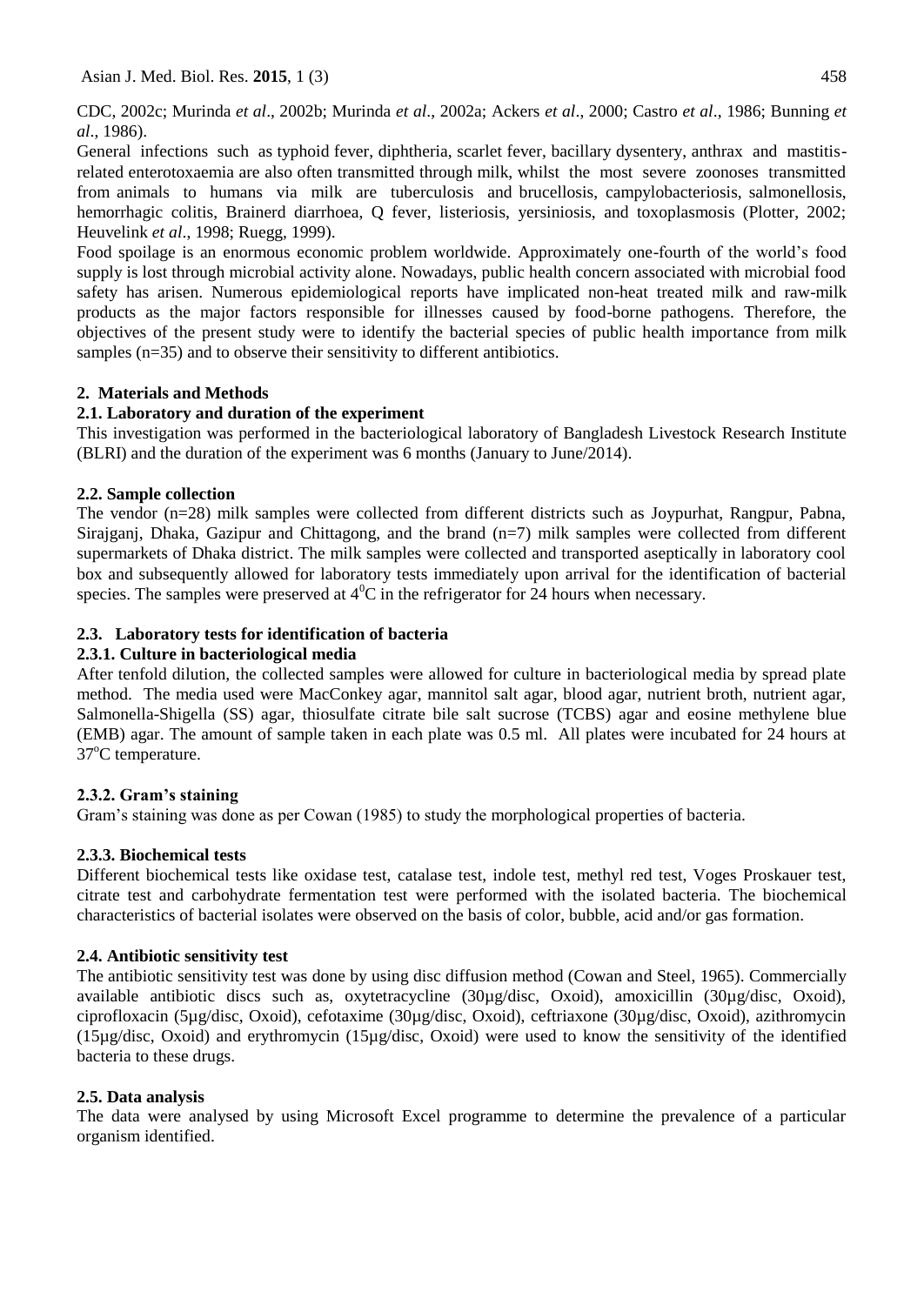#### **3. Results**

The isolates were identified as *Staphylococcus aureus, Escherichia coli*, *Salmonella typhi*, on the basis of morphology, cultural characteristics and biochemical characteristics. In case of cultural properties, *Staphylococcus aureus* produced yellow and small colonies on mannitol salt agar, *Escherichia coli* produced pink, small or large raised and convex colonies on Mac Conkey agar, and *Salmonella typhi* produced blackish and medium sized colonies on SS agar (Table 1, Figures 1, 2 & 3). In case of morphological characteristics, the *Staphylococcus aureus* isolates appeared Gram positive round shaped, the *Escherichia coli* and *Salmonella typhi* isolates appeared Gram negative rod shaped (Table 1, Figure 4). In case of biochemical properties, *Staphylococcus aureus* showed oxidase, indole and methyl red tests negative, citrate, catalase and Voges Proskauer tests positive, and fermented glucose, sucrose, maltose, lactose and mannitol (Table 1), whereas *Escherichia coli* showed oxidase, citrate and Voges Proskauer tests negative, indole, methyl red and catalase tests positive, and fermented glucose, sucrose, maltose, lactose and mannitol (Table 1), while *Salmonella typhi* exhibited oxidase, indole, Voges Proskauer and citrate tests negative, methyl red and catalase tests positive, and fermented glucose, maltose, mannitol and lactose but did not ferment sucrose (Table 1). Out of 28 vendor milk samples 27 (96.43 %) were positive for *S. aureus*, 15 (53.57 %) were positive for *E. coli* and 10 (35.71 %) were positive for *Salmonella typhi* (Table 2).

On the other hand, out of 7 brand milk samples 3 (42.86 %) were positive for *S. aureus*, 2 (28.57 %) were positive for *E. coli* and no sample (0%) was positive for *Salmonella typhi* (Table 3).

Regarding antibiotic sensitivity, most of the antibiotics among the seven antibiotics (oxytetracycline, amoxicillin, ciprofloxacin, cefotaxime, ceftriaxone, azithromycin and erythromycin) used in this study were found highly sensitive (Table 4).

| Sl. No. | <b>Characters</b>              | E. coli                      | S. aureus     | S. typhi         |
|---------|--------------------------------|------------------------------|---------------|------------------|
| 1.      | Colony characters              | Pink, small or large raised, | Yellow, small | Blackish, medium |
|         |                                | convex colonies              |               |                  |
| 2.      | Motility                       | Motile                       | Non motile    | Motile           |
| 3.      | Morphological characters       | Rod                          | Round         | Rod              |
| 4.      | Gram's staining                | -ve                          | $+ve$         | -ve              |
| 5.      | Biochemical tests              |                              |               |                  |
|         | a. Oxidase test                | -ve                          | -ve           | -ve              |
|         | b. Indole test                 | $+ve$                        | -ve           | -ve              |
|         | c. Methyl red test             | $+ve$                        | -ve           | $+ve$            |
|         | d. Citrate test                | $-ve$                        | $+ve$         | -ve              |
|         | e. Catalase test               | $+ve$                        | $+ve$         | $+ve$            |
|         | f. Voges Proskauer test        | -ve                          | $+ve$         | -ve              |
|         | g. Glucose fermentation        | $+ve$                        | $+ve$         | $+ve$            |
|         | h. Sucrose fermentation        | $+ve$                        | $+ve$         | -ve              |
|         | <i>i.</i> Maltose fermentation | $+ve$                        | $+ve$         | $+ve$            |
|         | j. Lactose fermentation        | $+ve$                        | $+ve$         | $+ve$            |
|         | k. Mannitol fermentation       | $+ve$                        | $+ve$         | $+ve$            |

**Table 1. Identifying features of the bacteria detected in this study.**

N.B.: +ve<sup>\*</sup> indicates sugar fermentation with the production of both acid and gas.

#### **Table 2. Bacteria identified in the vendor milk samples.**

| <b>Bacteria identified</b> | <b>Total number of</b> | samples | No. of positive samples | Percentage of positive |
|----------------------------|------------------------|---------|-------------------------|------------------------|
|                            | tested                 |         |                         | samples                |
| S. aureus                  | 28                     |         | 27                      | 96.43 %                |
| E. coli                    | 28                     |         |                         | 53.57 %                |
| Salmonella typhi           | 28                     |         | 10                      | 35.71 %                |

#### **Table 3. Bacteria identified in the brand milk samples.**

| Bacteria identified | Total number of | samples | No. of positive samples | Percentage of positive |
|---------------------|-----------------|---------|-------------------------|------------------------|
|                     | tested          |         |                         | samples                |
| S. aureus           |                 |         |                         | 42.86 %                |
| E. coli             |                 |         |                         | 28.57 %                |
| Salmonella typhi    |                 |         |                         | $0\%$                  |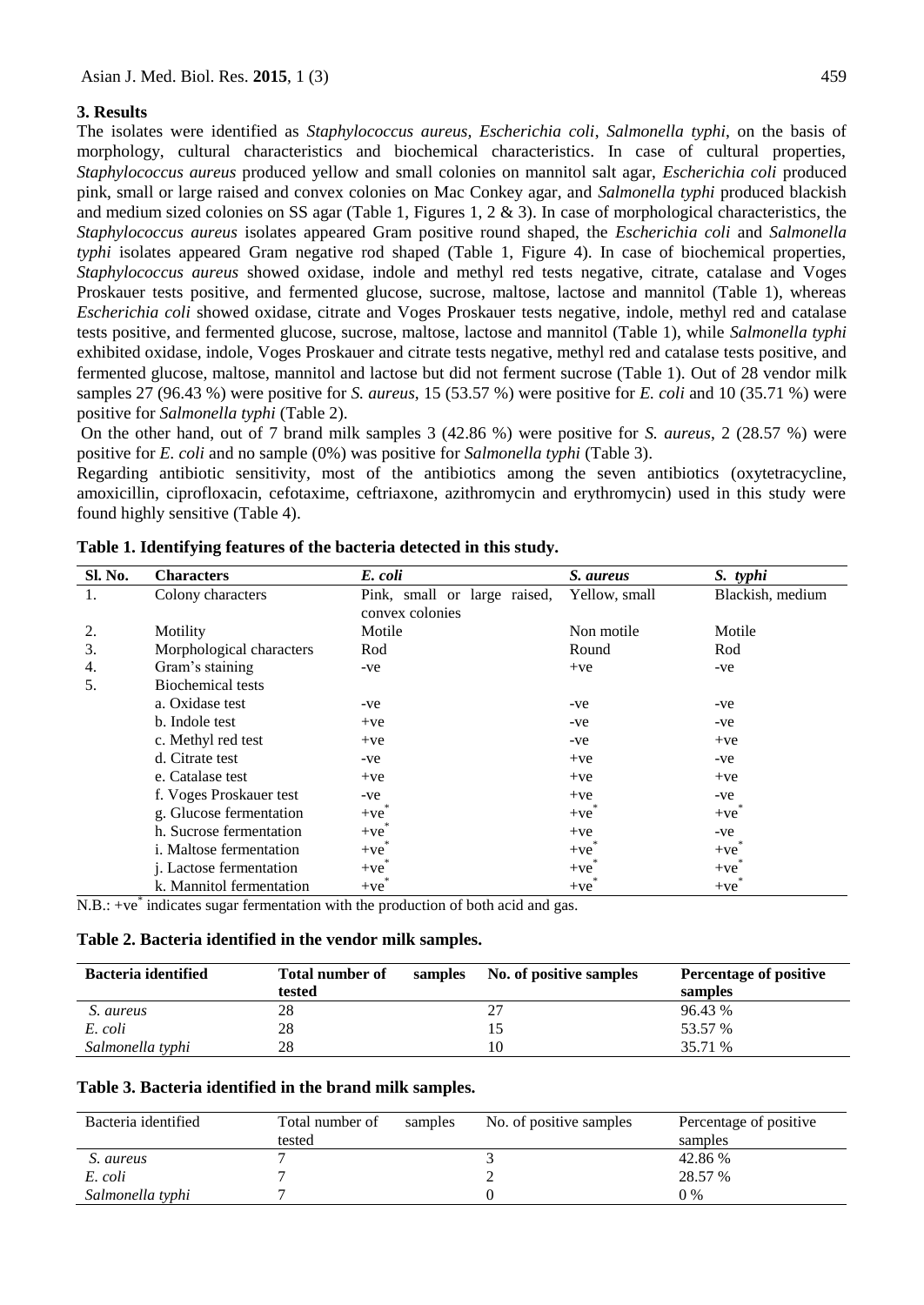| <b>Antibiotics discs used</b>        | <b>Bacterial species</b> | Zone of inhibition<br>(in diameter) | <b>Result</b>           |
|--------------------------------------|--------------------------|-------------------------------------|-------------------------|
| Oxytetracycline                      | S. aureus                | $32 \text{ mm}$                     | Highly sensitive        |
| $(30\mu g/disc, Oxoid)$              | E. coli                  | $5 \text{ mm}$                      | Resistant               |
|                                      | Salmonella typhi         | $25 \text{ mm}$                     | Highly sensitive        |
| Amoxycillin                          | S. aureus                | $26 \text{ mm}$                     | Highly sensitive        |
| $(30\mu g/disc, Oxoid)$              | E. coli                  | $9 \text{ mm}$                      | Resistant               |
|                                      | Salmonella typhi         | $24 \text{ mm}$                     | <b>Highly sensitive</b> |
| Ciprofloxacin                        | S. aureus                | 35 mm                               | Highly sensitive        |
| $(5\mu g/disc, Oxoid)$               | E. coli                  | $22 \text{ mm}$                     | Highly sensitive        |
|                                      | Salmonella typhi         | $38 \text{ mm}$                     | Highly sensitive        |
| Cefotaxime                           | S. aureus                | $27 \text{ mm}$                     | Highly sensitive        |
| $(30\mu g/disc, Oxoid)$              | E. coli                  | $30 \text{ mm}$                     | Highly sensitive        |
|                                      | Salmonella typhi         | $31$ mm                             | Highly sensitive        |
| Ceftriaxone                          | S. aureus                | $30 \text{ mm}$                     | Highly sensitive        |
| $(30\mu\text{g/disc}, \text{Oxoid})$ | E. coli                  | $31$ mm                             | Highly sensitive        |
|                                      | Salmonella typhi         | 34 mm                               | Highly sensitive        |
| Azithromycin                         | S. aureus                | $30 \text{ mm}$                     | Highly sensitive        |
| $(15\mu g/disc, Oxoid)$              | E. coli                  | $15 \text{ mm}$                     | Moderately sensitive    |
|                                      | Salmonella typhi         | 24 mm                               | Highly sensitive        |
| Erythromycin                         | S. aureus                | $26 \text{ mm}$                     | Highly sensitive        |
| $(15\mu\text{g/disc}, \text{Oxoid})$ | E. coli                  | $0 \text{ mm}$                      | Resistant               |
|                                      | Salmonella typhi         | $0 \text{ mm}$                      | Resistant               |

**Table 4. Inhibition zones produced by antibiotics used against** *Staphylococcus aureus***,** *Escherichia coli* **and** *Salmonella typhi* **in the sensitivity test.**

N.B.: The interpretation was done as resistant (≤10 mm), less sensitive (11-14 mm), moderately sensitive (15-18 mm) and highly sensitive (≥19 mm) according to Bauer *et al.* (1966).



**Figure 1.** *E. coli* **showing pink color colony on Mac Conkey agar medium.**



**Figure 2.** *S. aureus* **showing yellow color colony on MS agar medium.**



**Figure 3.** *Salmonella typhi* **on SS agar medium.**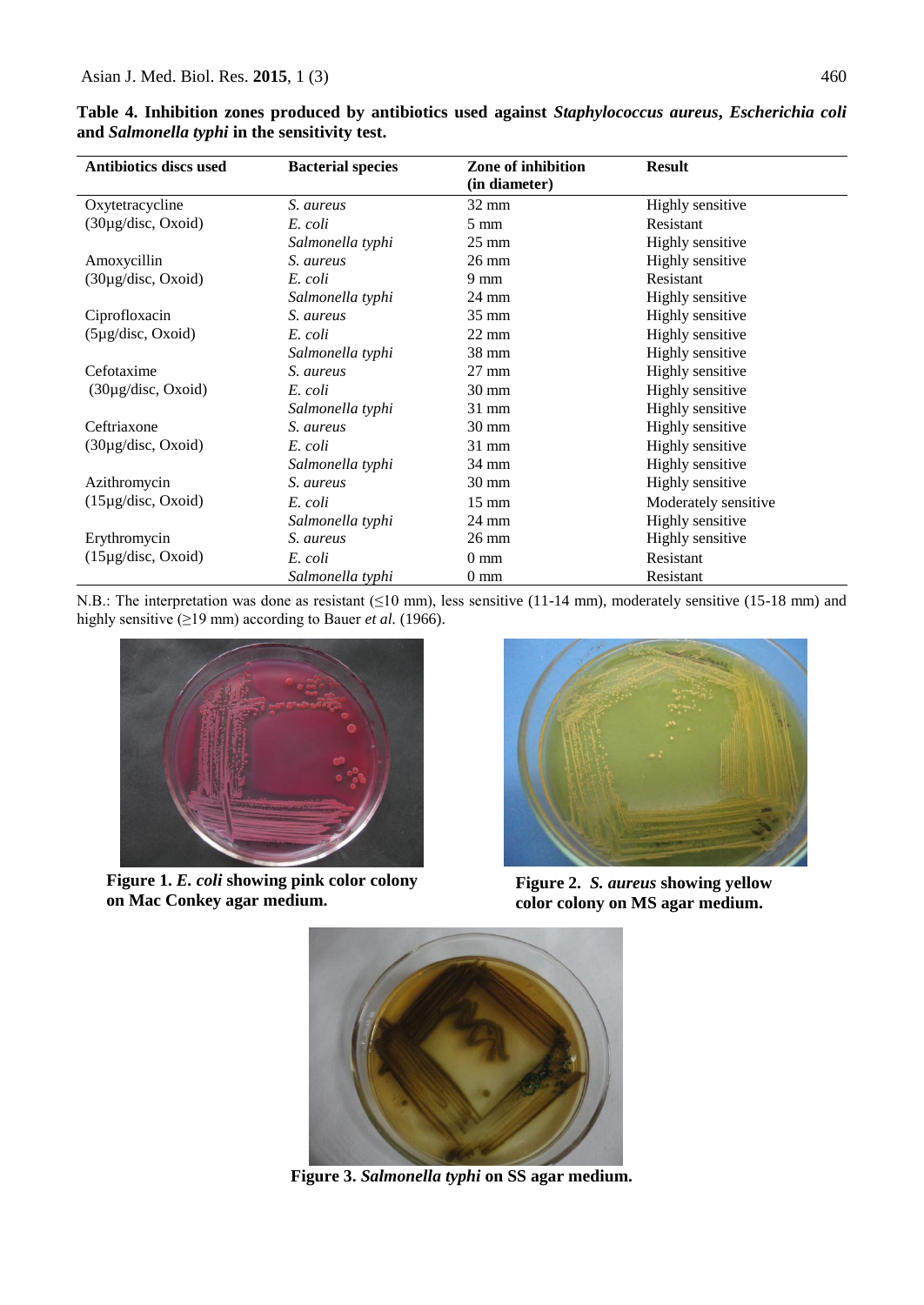

**Figure 4. Gram positive** *S. aureus* **(left), Gram negative** *E. coli* **(middle) and Gram negative** *S. typhi* **(right).**

## **4. Discussion**

In the present study, out of 28 vendor milk samples 27 samples were positive for *S. aureus*, 15 samples were positive for *E. coli* and 10 samples were positive for *Salmonella typhi*, whereas the prevalence of the organisms was 96.43 %, 53.57% and 35.71%, respectively (Table 2). On the other hand, 7 brand milk samples were tested out of which 3 samples were positive for *S. aureus*, 2 samples were positive for *E. coli* and no sample was positive for *Salmonella typhi*, whereas the prevalence of the organisms was 42.86 %, 28.57% and 0%, respectively (Table 3).

In this study, the prevalence of *Staphylococcus aureus*, *Escherichia coli* and *Salmonella typhi* in milk samples has received considerable attention which is in support of several scientists (Zecconi and Hahn, 2000; Mrema *et al*., 2006; Jay, 2000; Watts, 1989; Jones, 1990; [Dabassa and Bacha, 2012;](http://scialert.net/fulltext/?doi=jms.2012.224.228&org=11#1108599_ja) Hasan *et al*., 2015).

*E. coli* may be considered an indicator microorganism of faecal contamination and other enteric pathogens. The presence of large number of coliform bacteria are suggestive of unsanitary conditions or practices during production, processing, distribution or storage (Thomas *et al.*, 1971).

Pathogenic bacteria may also be present in raw milk as a direct consequence of clinical or subclinical mastitis (Giesecke *et al*., 1994).

The present study showed that *E. coli* isolates were resistant to several antibiotics like erythromycin, amoxycillin and oxytetracycline. These findings are in agreement with Ershaduzzaman *et al.* 2007.

According to Bauer *et al.* (1996), antimicrobial resistance is currently the greatest challenge to the effective treatment of infections throughout the world. Globally, the three main causes of antimicrobial resistance have been identified as use of antimicrobial agents in agriculture, over-prescribing by physicians and misuse by patients (Dabassa and bacha, 2012).

In this investigation some modern antibiotics have been found sensitive to the bacteria identified (Table 4), where the highest sensitivity was recorded for ciprofloxacin, ceftriaxone, cefotaxime and azithromycin because these are new generations of antibiotics and have not been used by the doctors for long time.

## **5. Conclusions**

The study revealed that *Staphylococcus aureus*, *Escherichia coli* and *Salmonella typhi* were the major pathogenic bacteria found in milk available in the market. Furthermore, ciprofloxacin and ceftriaxone may be the antibiotics of first choice, and cefotaxime and azithromycin may be the second choice among the test antibiotics for the treatment of bacterial infection or food poisoning related to market milk consumption in human beings.

## **Conflict of interest**

None to declare.

## **References**

- Ackers ML, S Schoenfeld, J Markman, MG Smith, MA Nicholson, W DeWitt, DN Cameron, PM Griffin and L Slutsker, 2000. An outbreak of *Yersinia enterocolitica* O:8 infections associated with pasteurized milk . J. Infect. Dis., 181: 1834-1837.
- Bauer AW, WM Kirby, JC Sherris and M Turck, 1966. Antibiotic Susceptibility Testing by a Standardized Single Disk Method. Am. J. Clin. Pathol., 45: 493-496.